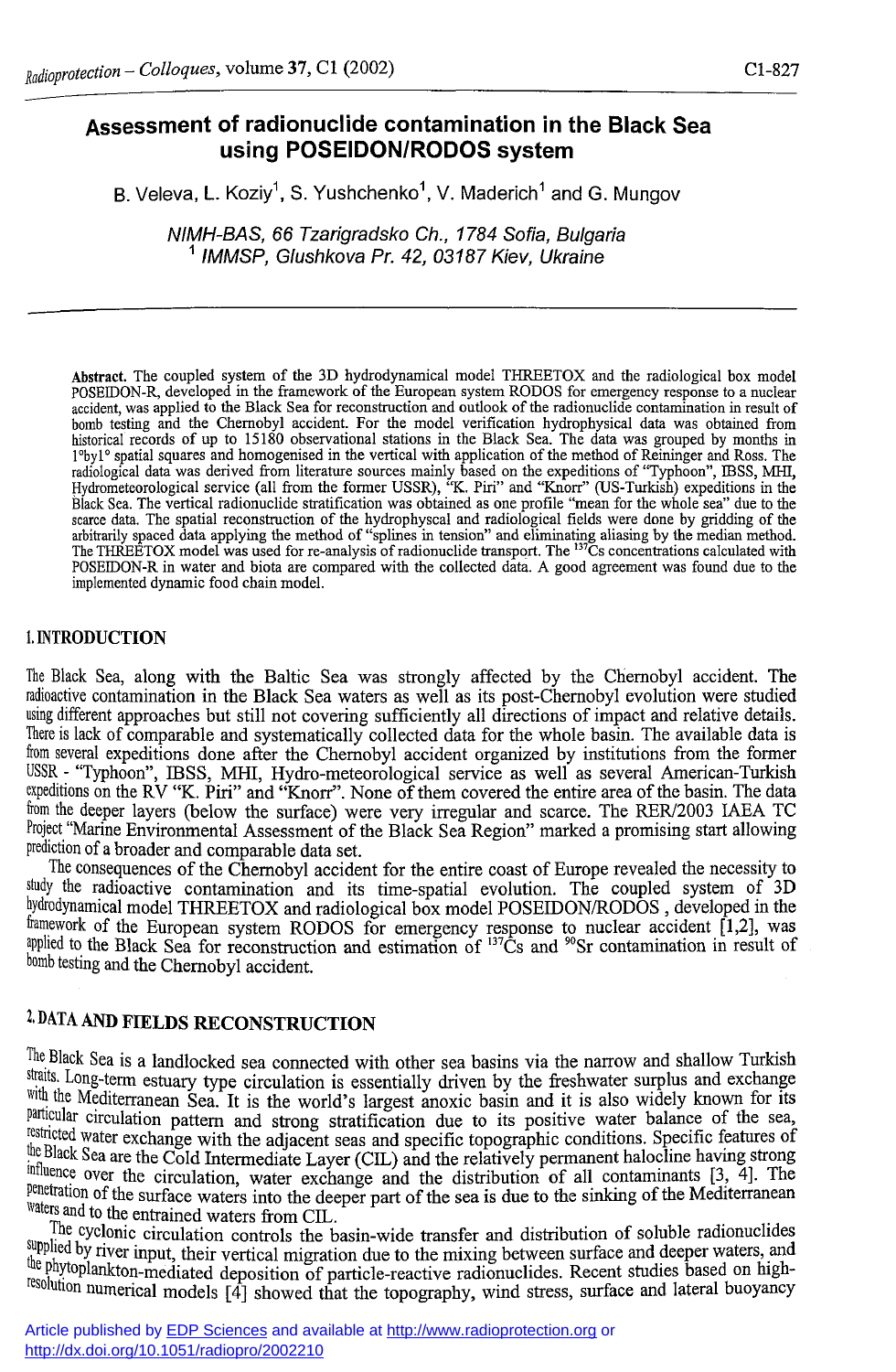fluxes mainly contribute to the driving of the Black Sea general circulation. With seasonal **forcing**  specific features of the basic circulation are better resolved in addition to the reproduced seasonal cycle.

The contamination of the Black Sea with man-made radionuclides is formed as a result of the two **f** main sources: global fallout from the nuclear weapon tests in the atmosphere (forming a more homogeneous long term contamination) and the Chernobyl accident in April 1986. The Chernobyl accident formed a very inhomogeneous contamination field with a great number of different radionuclides. Among them <sup>137</sup>Cs and <sup>90</sup>Sr are well recognised as the most important because of their high degree of contamination, radiobiological importance and long half-life times.

## **2.1.** Data

Hydrophysical and radiological data were collected for the verification of the models. The hydrophysical data were taken from: World Ocean Data set 1998 (WOD'98); 8 NATO expeditions in the Black Sea HydroBlack'91, ComsBlack'93, HydroBlack'93 international expeditions, "Black Sea GIS" CD (BSEP); and additional institutional data. Procedures for quality control given in [5], were used. The final data set after eliminating the duplicated and replicated stations was up to  $15180$  stations. They were grouped by months in 1° by 1° spatial squares. The interpolation in the vertical was done with the application the method of Reininger and Ross - [5]. Where necessary spatial interpolation by the gridding method of the arbitrarily spaced data applying "splines in tension" was used with eliminating aliasing by the median method. The monthly mean values on the standard océanographie levels were verified with the "Black Sea GIS" data and with other literature sources.

The radiological data were derived from literature sources based mainly on the expeditions of "Typhoon", IBSS, MHI, Hydrometeorological service (all form the former USSR), and from the US-Turkey expeditions on RV "K. Piri" and "Knorr" in the Black Sea [3, 6-8]. The vertical radionuclide stratification was obtained as one "mean for the whole sea" vertical profile due to the lack of empirical data for the deep layers.

### **2.2**.Fields reconstruction

The spatial reconstruction was performed by gridding of the arbitrarily spaced radioactivity data applying again the "splines in tension" method and eliminating aliasing by the median method. Inventory estimation based on the reconstructed fields of  $13^{\circ}$ Cs and  $9^{\circ}$ Sr show good agreement with the known values in the literature. Thus the interpolation procedure is considered as adequate. For example, the inventory of soluble <sup>137</sup>Cs due to the Chernobyl atmospheric fallout based on the reconstructed field of concentrations is estimated as  $1.667*10^{15}$  Bq (+50%; -15%) This value is in a good agreement with the estimations given in [9,10] and it is less then  $2,804*10^{15}$  Bq, the value proposed in [11]. The reconstructed climatic temperature and salinity fields are shown on Fig.1 and Fig.  $2^{137}Cs$  and  $^{90}Sr$  surface water concentrations for June 1986 are presented on Figure 3.



**Figure 1. Average monthly field of the water temperature T (°C), 10 m**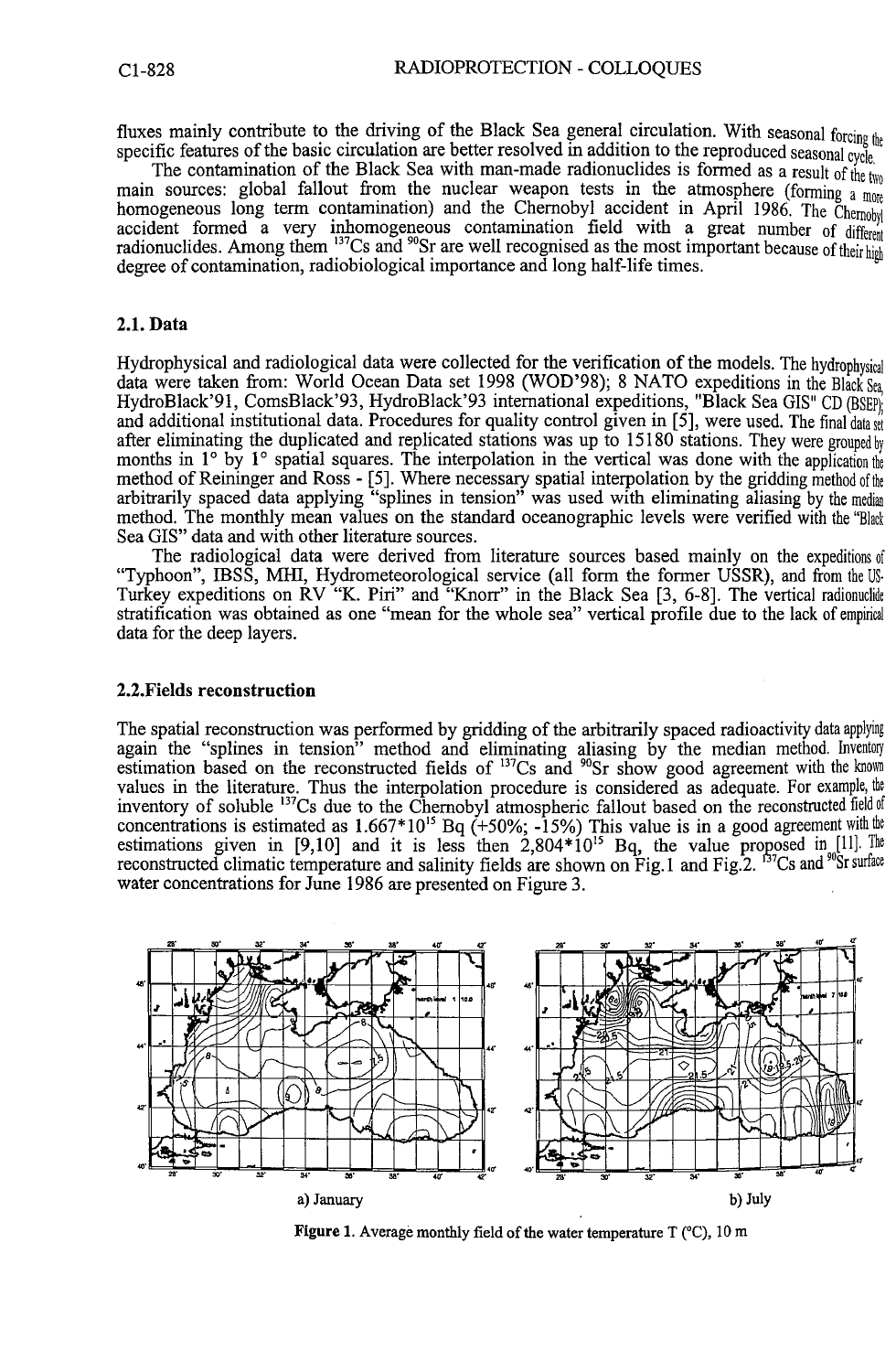

**Figure 2. Average monthly field of the salinity S(°/oo), 10 m** 



**Figure 3. Reconstructed fields of <sup>137</sup>Cs and "Sr surface concentrations (Bq/m<sup>3</sup> ) in 1986** 

#### **3. THREETOX AND POSEIDON-R MODELS**

#### **3.1 THREETOX hydrodynamic model**

The THREETOX code [12] in POSEIDON-R system is intended for (i) calculation of the water exchange rates between the compartments in the box model and for (ii) simulation of the short-term transport and fate of the radionuclides. THREETOX includes a set of submodels: a hydrodynamics submodel, suspended sediment transport and radionuclide transport submodels.

The hydrodynamics is simulated on the basis of the three-dimensional, time-dependent, tree surtace, primitive equation POM model [13]. The prognostic variables of the hydrodynamics code are the three components of the velocity, temperature, salinity and surface elevation. Suspended sediment transport is described by the advection-diffusion equations, taking into account fall velocities of the sediment grains. The bottom boundary condition describes sediment resuspension or settling down depending on the ratio between the equilibrium and actual near bottom suspended sediment concentration. The thickness of the upper layer of the bottom deposition is governed by the equation of the bottom deformation.

The equations of the radionuclide transport describe the concentration of the radionuclides in solution, and the concentration in suspended and bottom sediments. The exchanges between these torms have been described as adsorption-desorption and sedimentation-resuspension processes. Adsorption and desorption of radionuclides between liquid and solid phases are described by the radionuclide exchange

rates  $a_{1,2}$ <sup>"</sup>,  $a_{1,2}$ <sup>"</sup>, and by the distribution coefficients  $K_d$ <sup>"</sup>,  $K_d$ <sup>"</sup>.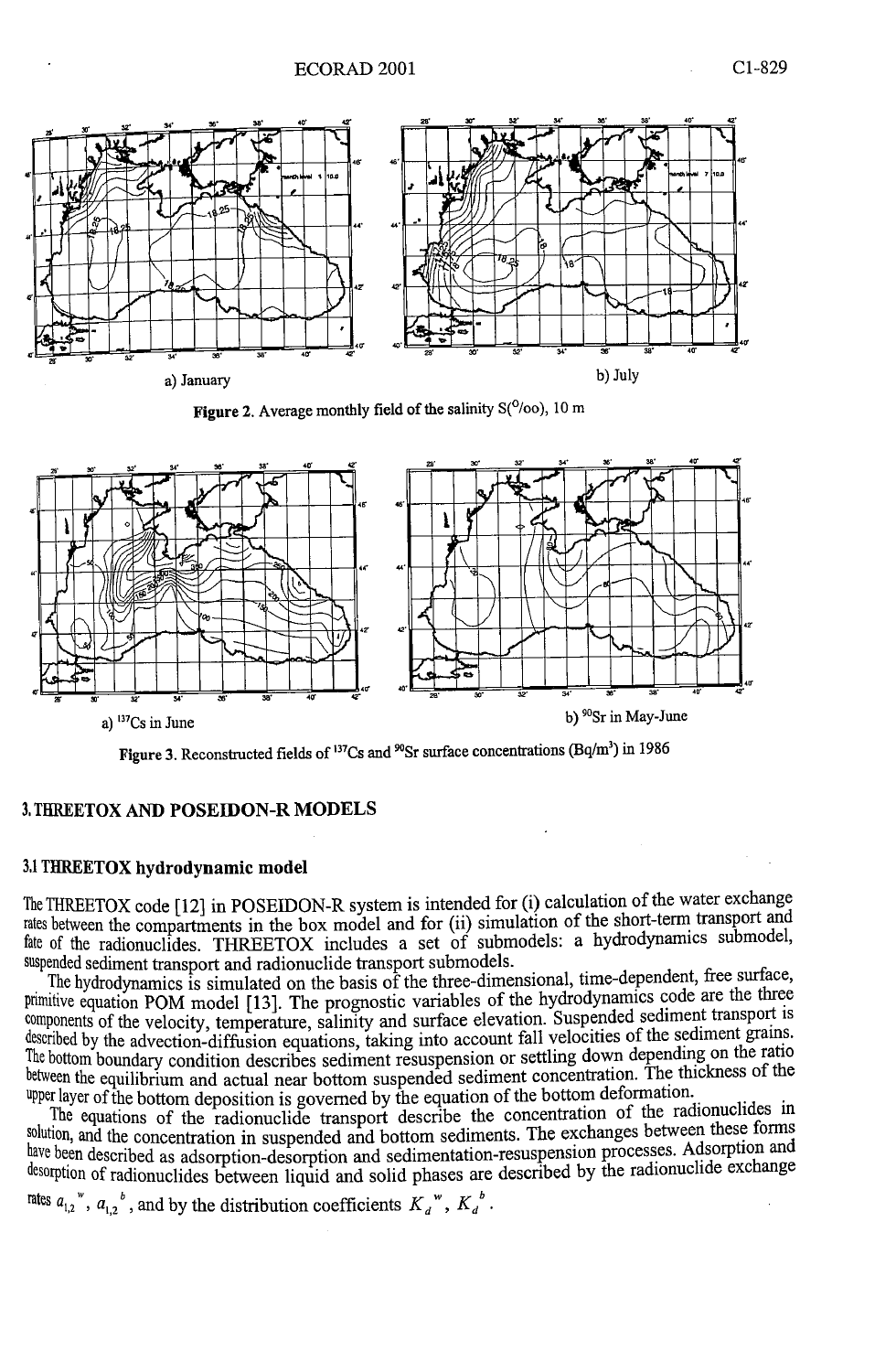## 3.2. **POSEIDON-R radiological model**

The model "POSEIDON-R" is based on an initially developed by CEPN [14] box (compartment) model In the frame of the POSEIDON project [2] it was modified and extended. It includes: a radionuclide transport module, a food chain module, a module of land-to-sea transfer of radionuclides, a dose **module,**  and a user interface. Dispersion processes for the released radionuclides are based on water exchanges from one compartment to another, adsorption on suspended sediments, depletion of suspended **materials**  in equilibrium with the water phase activity, and re-suspension of adsorbed radionuclides through bioturbation phenomena. POSEIDON-R model includes a new dynamical uptake (food-chain) **model**  accounting the transfer of radionuclides in marine organisms [15]. The general approach to formalize the 3D structure was implemented into the model. Two options were used to detail the situation **around the**  release: (i) a set of "coastal boxes" that can be applied simultaneously for several regions **where**  radioactivity enters the marine environment and (ii) flexible "local" box defined around an arbitrary accidental release point to detail situation around it. POSEIDON-R can deal with multiple **time**dependent sources of radionuclides, different in temporal and spatial scale. A new WWW-based userinterface was developed in IMMSP on the base of client/server technology allowing **distributed**  calculations when client is located at one computer, and server (one server or many servers) at another computer. This Client Mode allows the installation of POSEIDON in the RODOS emergency **centres as a**  kind of service for decision-makers. The external users can access the system via the **Internet. Input**  model parameters as well as the results (values and pictures) are introduced in the WWW page of POSEIDON URL: *http://env. immsp.kiev. ua/Modelling/Poseidon/.* 

### **4. RESULTS OF SIMULATIONS**

The THREETOX has been applied to calculate the hydrodynamical exchange rates between **the**  compartments in the Black Sea. A special code for calculating time-averaged flows between compartments was developed to calculate the exchange rates between the new set of horizontal **and**  vertical boxes in the Black Sea. Hydrodynamics of the THREETOX was driven by monthly wind and **air**  temperature. The monthly runoff rates from the Danube and Dnieper were included. The **two-layer**  exchange in the Bosphorus was parameterised according to [16]. The model was initialised with climatological mean fields of the temperature and salinity. Grid resolution in horizontal direction **was 22**  by 23 km. Vertical direction was resolved by 23 depth layers in sigma co-ordinates.

The model was used also to simulate the  $13\text{°Cs}$  transport after Chernobyl accident with standard values  $K_d^{\prime\prime} = K_d^{\prime\prime} = 3$  m<sup>3</sup>/kg,  $a_{1,2}^{\prime\prime} = 1$  d<sup>-1</sup> and  $a_{1,2}^{\prime\prime} = 1$  y<sup>-1</sup>. The calculations were carried out for the 1986 1991 period. The initial field was the reconstructed field of <sup>137</sup>Cs in June 1986 (Fig. 3a). The results **of**  simulations are given in Fig. 4. They showed an ability of the model to simulate complicated threedimensional fields of concentration of the radionuclides in solute, in the suspended sediments and in the bottom deposition. At the same time the calculations could be sensitive to the initial **conditions,**  especially when patchy deposition takes place on an area between the Eastern and Western gyres **of the**  Black Sea.



**Figure 4.** Simulated by THREETOX fields of <sup>137</sup>Cs concentrations (Bq/m<sup>3</sup>) at surface in September 1980.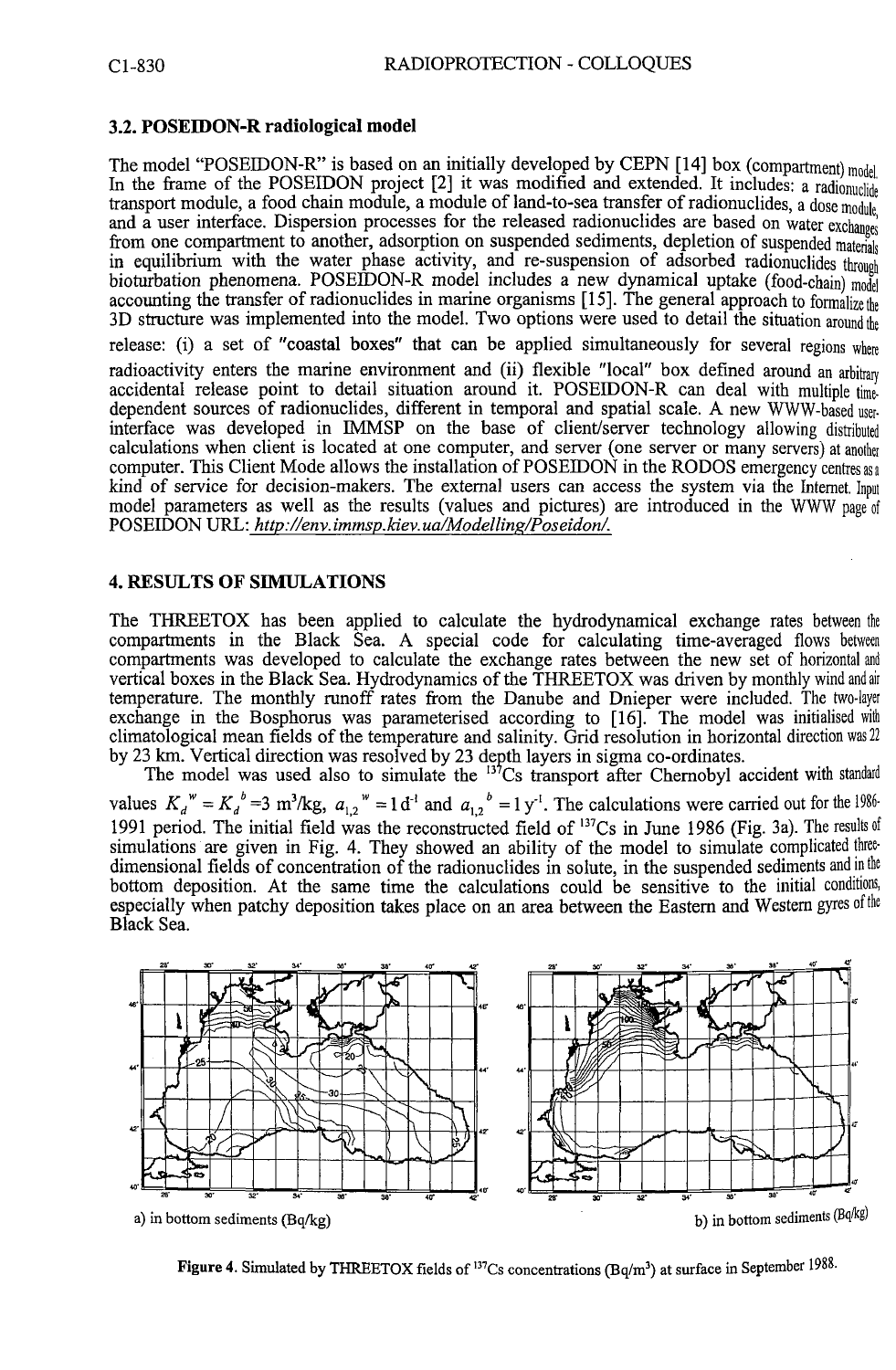The model predicts a maximum of  $137Cs$  concentration in the center of the eastern gyre whereas <sub>measurements</sub> show more homogeneous distribution of <sup>137</sup>Cs. Therefore the usage of the assimilation procedures is necessary to refine the fate of radionuclides after an accidental release.

The application of POSEIDON-R for the Black Sea - specific conditions was based on a 3D structure of water compartment. Dynamic transfers of radioactivity between compartments only occur through water and suspended sediment fluxes. Radionuclide transfer in the Black Sea was simulated in 9 boxes. They included shallow "Black Sea North-West", Azov Sea, two coastal boxes (Dnieper and Danube rivers boxes) and two deep boxes "Black Sea West" and "Black Sea East" which were divided into 3 layers on depth internals of 50 and 100 m. Exchange coefficients between the boxes were calculated by THREETOX. The input of radionuclides in the Black Sea as atmospheric fallout and river input simulated for the period  $1950 - 2000$  was time dependent. The Black Sea data  $(1985-1991)$  on radionuclide concentration in the water and biota were collected and processed by NIMH  $\hat{Z}$ ].

The results of simulation of <sup>137</sup>Cs concentrations in the water and in the fish (non-piscivorous and piscivorous) and measured values are presented in Fig. 5-6 for Black Sea West and Black Sea East surface compartments. Recent data are obtained from [17-19]. A good agreement was found due to the 3D structure of box model and implemented dynamic food chain model.



**!«re 6. <sup>137</sup>Cs concentration in fish, non-piscivorous - solid line, piscivorous - dashed line, vs. measurements - black circles.** 

# **5. CONCLUSION S**

The Black Sea case study proves the ability of 3D compartment model POSEIDON-R to describe and predict (with some uncertainty) the transport of radionuclides in the coastal seas. The validation study was carried out for the THREETOX model that produces water exchange rates between compartments **EXECUTE ON THE EXCHANGE I CONTROL** THE EXCHANGE TO A MODEL INTERETOR. The results of<br>
The exchange between boxes was calculated by THREETOX. The results of Palidation also showed that vertical box structure is an important factor for estuary type seas as the Black Sea. The better description of the Chernobyl origin radionuclides is given in frame of the three-layer structure with thin upper layer.